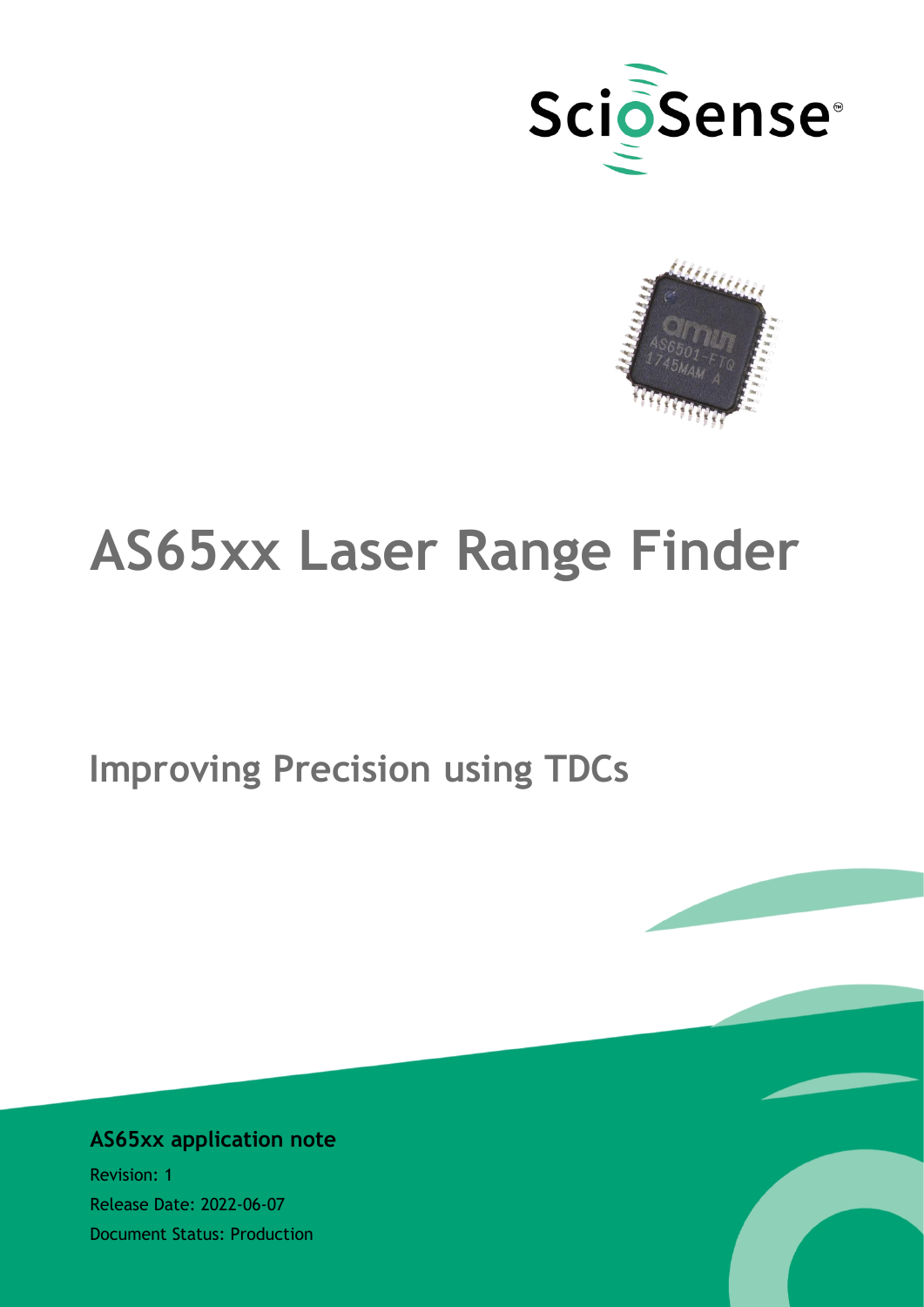



# <span id="page-1-1"></span>**Content Guide**

<span id="page-1-0"></span>

| $\mathbf{3}$   |     |  |
|----------------|-----|--|
|                | 3.1 |  |
|                | 3.2 |  |
|                | 3.3 |  |
|                | 3.4 |  |
| $\overline{4}$ |     |  |
|                |     |  |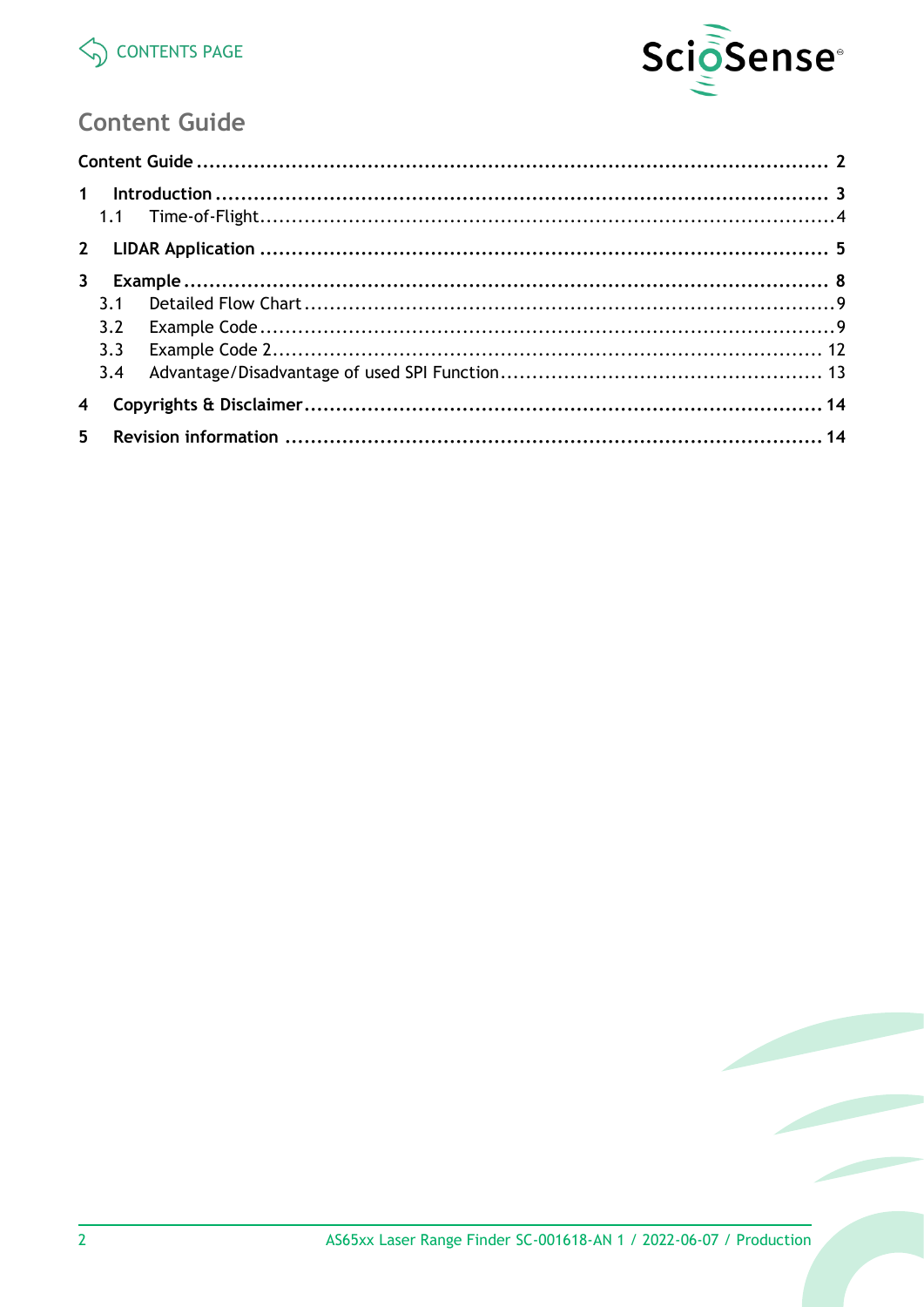



# <span id="page-2-0"></span>**1 Introduction**

There are several different approaches to build a laser rangefinder. They are similar in that they all use some form of light pulse that is sent out and then somehow received. Once the return pulse has been received, some simple mathematical or geometric formulas are used to calculate the distance traveled. It's the method of receiving and the fundamentals associated with calculating the distance where these different methods differ.

Some of these methods are for example:

- Triangulation
- Modulated Continuous Wave
- Time-of-Flight
- $\ddot{\phantom{0}}$

Each of these different methods has their own set of advantages and disadvantages.

#### *Table 1: Overview of different methods*

| <b>Method</b>                | <b>Measuring Range</b> | <b>Accuracy</b> | <b>Comment</b>                                 |
|------------------------------|------------------------|-----------------|------------------------------------------------|
| Triangulation                | $< 10 \text{ m}$       | several um      | depends on the surface,<br>inexpensive, robust |
| Modulated<br>Continuous Wave | $~< 200~{\rm m}$       | approx. 10 cm   | low production costs,<br>slow measurement      |
| Time-of-Flight               | several km             | several mm      | short reaction time,<br>expensive, no aperture |

#### Note for eye-safety

The longer the distance the weaker the reflected signal. Laser power must be increased to compensate for the weaker return signal. But due to eye safety regulations the total laser power is limited. Therefore, it is mandatory to use pulsed lasers for long distance applications. The shorter the laser pulse width the higher the peak amplitude can be.

This application note describes the implementation of a TDC in a TOF laser rangefinder that is based on ScioSense TDC-AS65xx Time-to-Digital Converter. It describes only the use of the TDC, not the optical part and analog electronics.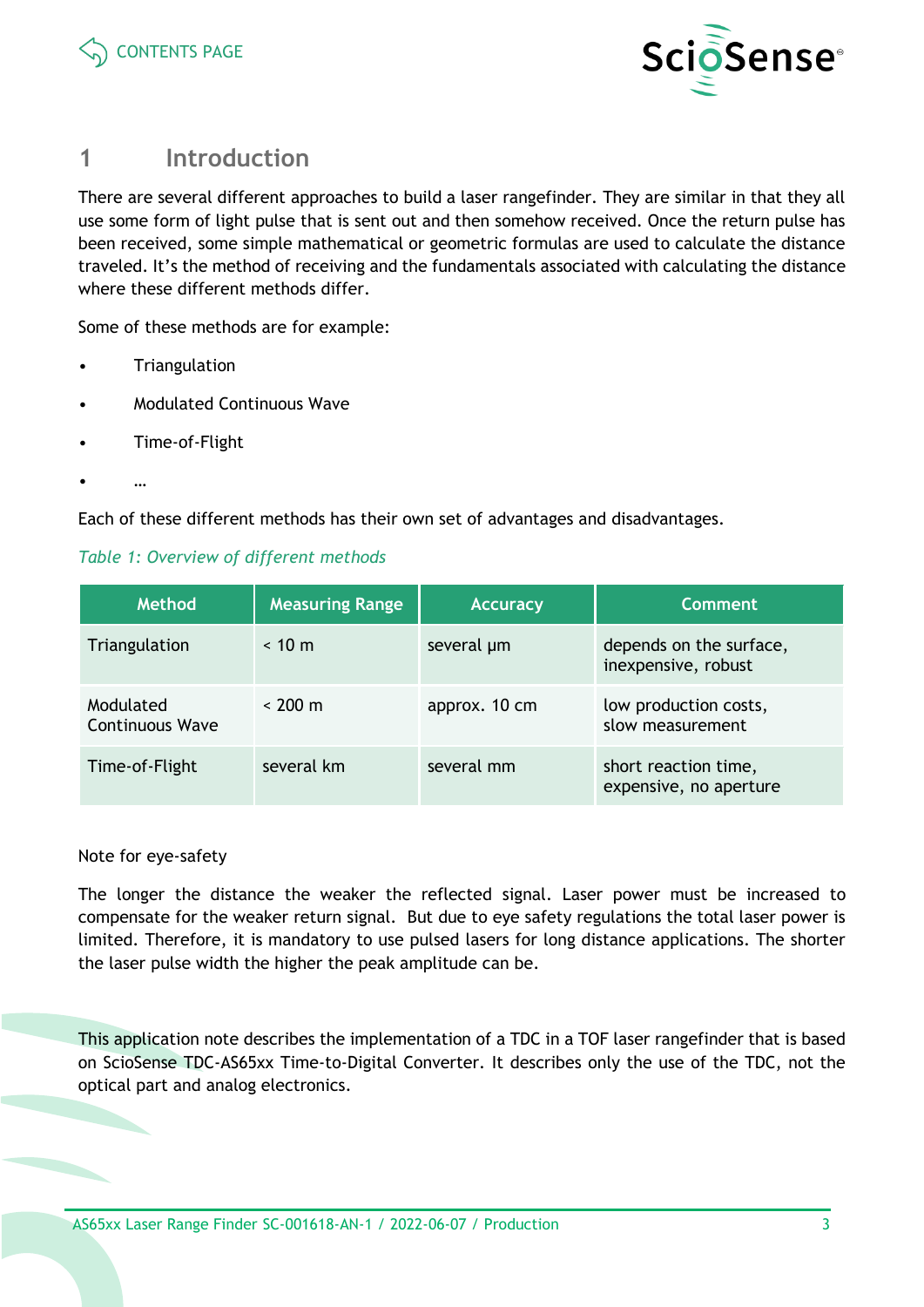

## <span id="page-3-0"></span>**1.1 Time-of-Flight**

Time-of-Flight – this is the time taken for a light pulse to travel to the target and back. With the speed of light known, and an accurate measurement of the time taken, the distance can be calculated. Many pulses are fired sequentially, and the average response time is used to further improve accuracy. This technique requires very accurate sub-nanosecond timing circuitry.

Measuring distances with lasers or laser scanners is well established – you will find this technique in geodesic systems, security systems, production control systems and even with golf range finders. Different methods are available based in the distance to be measured. Small distances are measured by triangulation. Using this method, the achieved resolution will be in the range of micrometers, but the maximum range is limited to only a few meters. Up to distances of 100 m people often use the phase shift measurement technique. The laser light is modulated and the phase shift between outgoing and incoming light gives the distance. To reach a resolution in the millimeter range very high sampling rates are necessary. Only low measurement rates with high current consumption are possible.

With Time-to-Digital-Converters (TDC's) you choose a direct way to digitize the Time-of-Flight. It is possible to measure the time-of-flight of light directly. The principle is easy - the details are tricky. It is well known that the velocity of light is very high.

$$
c = 299,792,458 \frac{m}{s}
$$

$$
c = velocity \ of \ light
$$

Because of this, one must deal with very short times. In only one microsecond the light passes 300 meters! High resolution therefore requires the highest precision in time measurement. Usually, the ray of light will be reflected off an object or mirror. Therefore, the light passes the distance twice. So, we will have:

distance = 
$$
c * \frac{\text{time of flight}}{2}
$$

| <b>Time of Flight</b> | <b>Distance</b> |
|-----------------------|-----------------|
| $66.67 \,\mu s$       | <b>10 km</b>    |
| $2.4 \,\mu s$         | 360 m           |
| $6.6$ ns              | 1 <sub>m</sub>  |
| 66 ps                 | <b>10 mm</b>    |
| 10 <sub>ps</sub>      | $1.5$ mm        |
| 6.6 <sub>ps</sub>     | $1$ mm          |

### *Table 2: Typical Time of Flight conversion in Distance*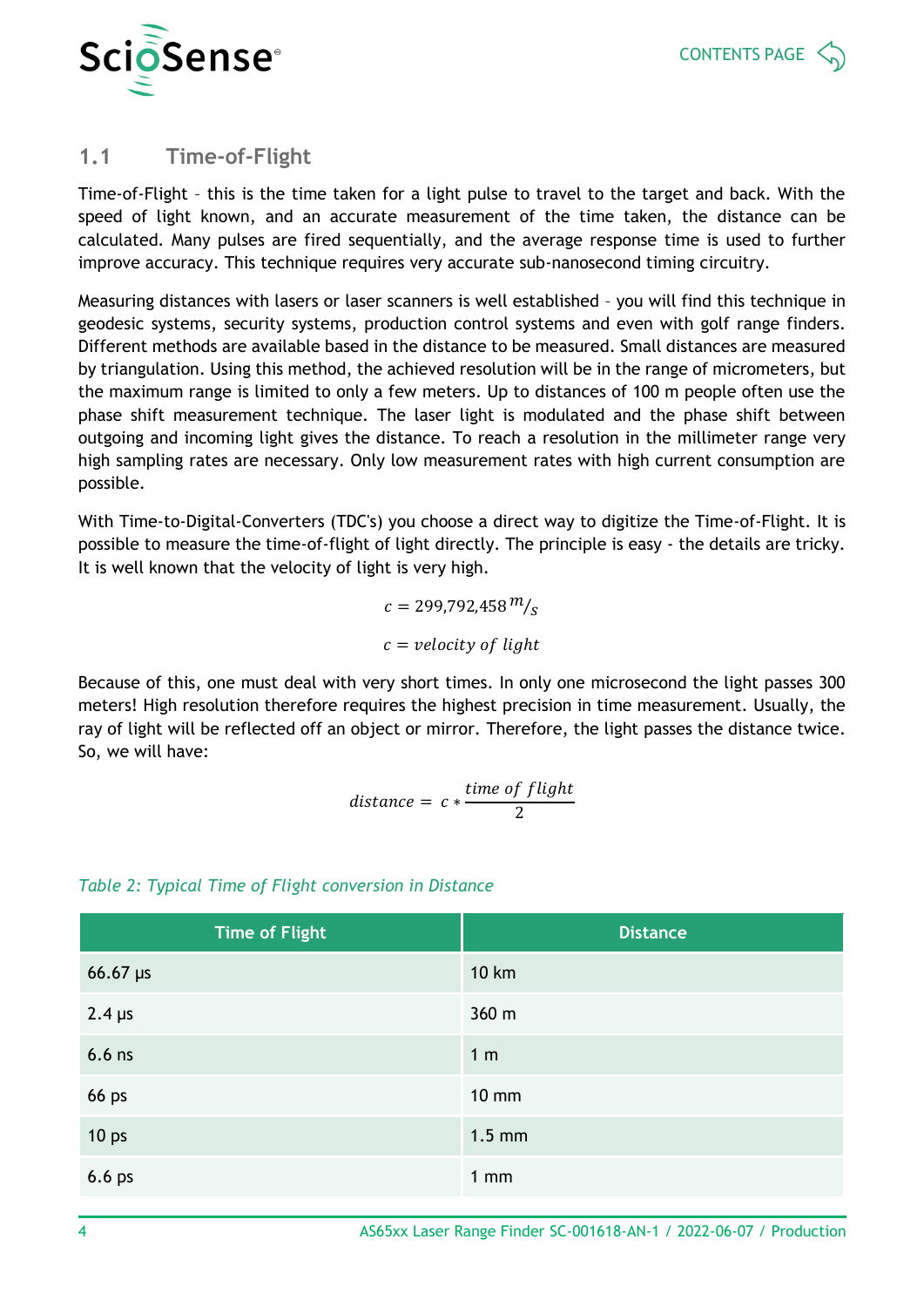



This is the range well suited for use of the TDC AS65xx. This single-chip TDC has a single-shot resolution 10 ps which is equivalent to 1.5 mm distance. The challenge here is noise-free transmission and reception optics. Ultimately, this limits the resolution of corresponding distance.

The AS65xx is a high-performance time-to-digital converter (TDC) frontend device. It is a derivative of TDC-GPX2.

AS65xx achieves high measurement performance and high data throughput. Configuration flexibility and unlimited measurement range cover many applications, ranging from portable handheld laser range equipment to ambitious high performance time-of-flight measurements.

In the following we look at the LIDAR (**Li**ght **d**etection **a**nd **r**anging / **L**ight **i**maging, **d**etection **a**nd **r**anging) application in detail:

# <span id="page-4-0"></span>**2 LIDAR Application**

#### General Description

The table below shows a summary of the main differences between the high-performance TDCs recommended for LIDAR applications.

#### *Table 3: Summary of different current high-end TDCs*

|                                                                      | <b>TDC-GPX2</b>             | AS6500       | AS6501           |
|----------------------------------------------------------------------|-----------------------------|--------------|------------------|
| Input Channel(s)                                                     | 4x (LVDS / CMOS)            | 4x (CMOS)    | 2x (LVDS / CMOS) |
| <b>Resolution [ps] /</b><br><b>High Resolution [ns]</b>              | 20/10                       | 20/10        | 20/10            |
| <b>Pulse-Pair Resolution [ns] /</b><br><b>Combined Channels [ns]</b> | 20/5                        | 20/20        | 20/5             |
| Interface                                                            | LVDS / SPI                  | <b>SPI</b>   | LVDS / SPI       |
| <b>Measurement Rate [MSPS]</b>                                       | $\langle 70 \rangle$ (peak) | < 2          | ~5               |
| <b>Operating Supply Voltage [V]</b>                                  | 2.4 to 3.6                  | 2.4 to $3.6$ | 2.4 to 3.6       |
| Package                                                              | QFN64                       | QFN40        | QFP48            |

Block Diagram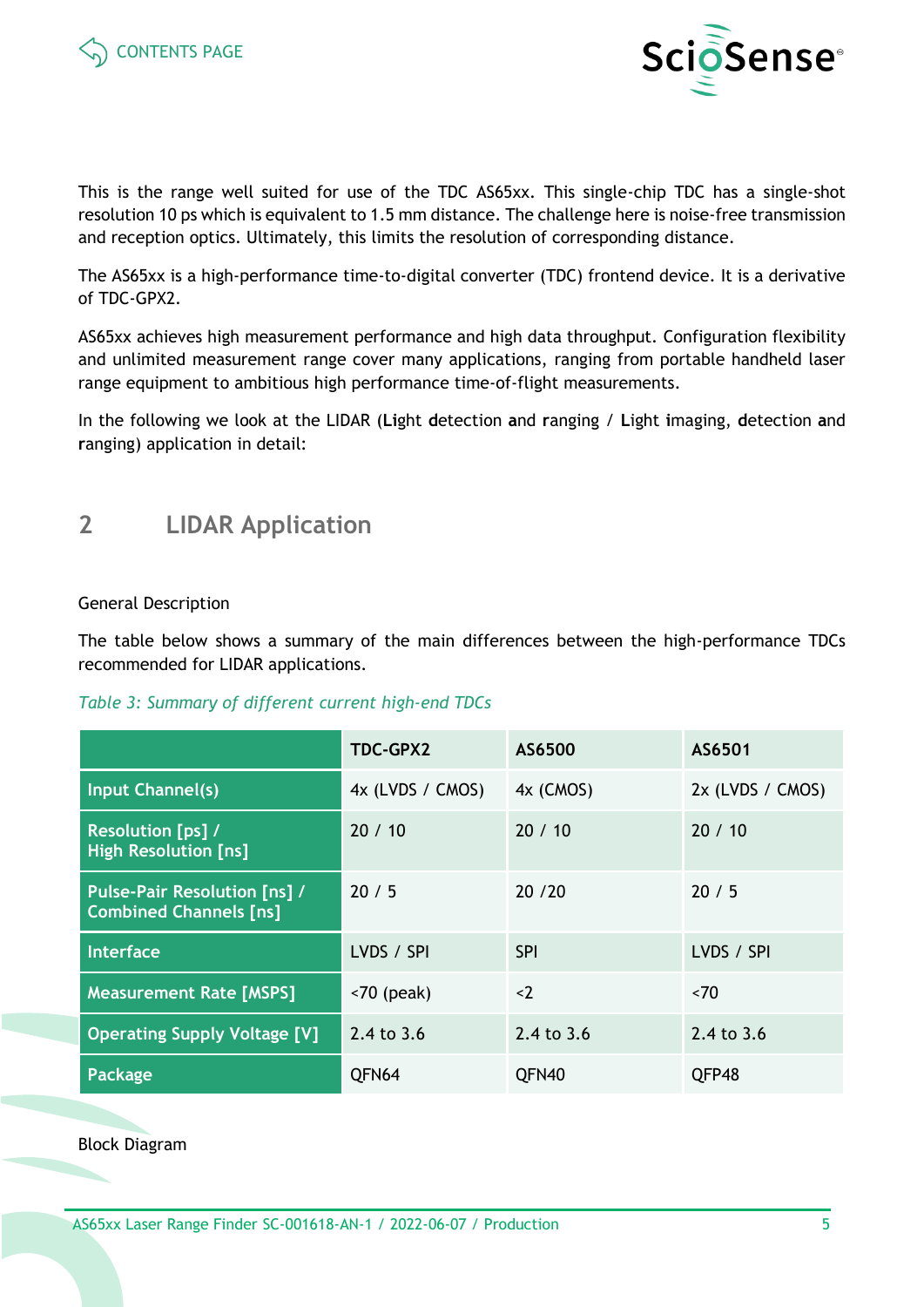



#### *Figure 1: Block Diagram - LIDAR*

Temperature effects on the transmitting and receiving paths are eliminated by measuring the time interval between a reference beam and the reflected beam. Using pin RSTIDX the internal counter for the reference index is set back to zero by the microcontroller. This option may simplify the overview on the reference index in the output data stream. The optical reference is given to STOP1, the reflected beam to STOP2. The difference STOP2 minus STOP1 corresponds to the distance to the reflector and back.

#### Advantages

- Measurement down to zero ps
- Averaging gives real improvement

#### Calculation of Time Differences

The results of the AS65xx are the time intervals from stop event pulses to the preceding reference clock pulses. In many applications, the time difference between stop event pulses is desired. This happens in the case of a quartz as a reference clock. Depending on the application and the measurement setup, several approaches are possible to calculate the time between two stops in the connected microprocessor or FPGA.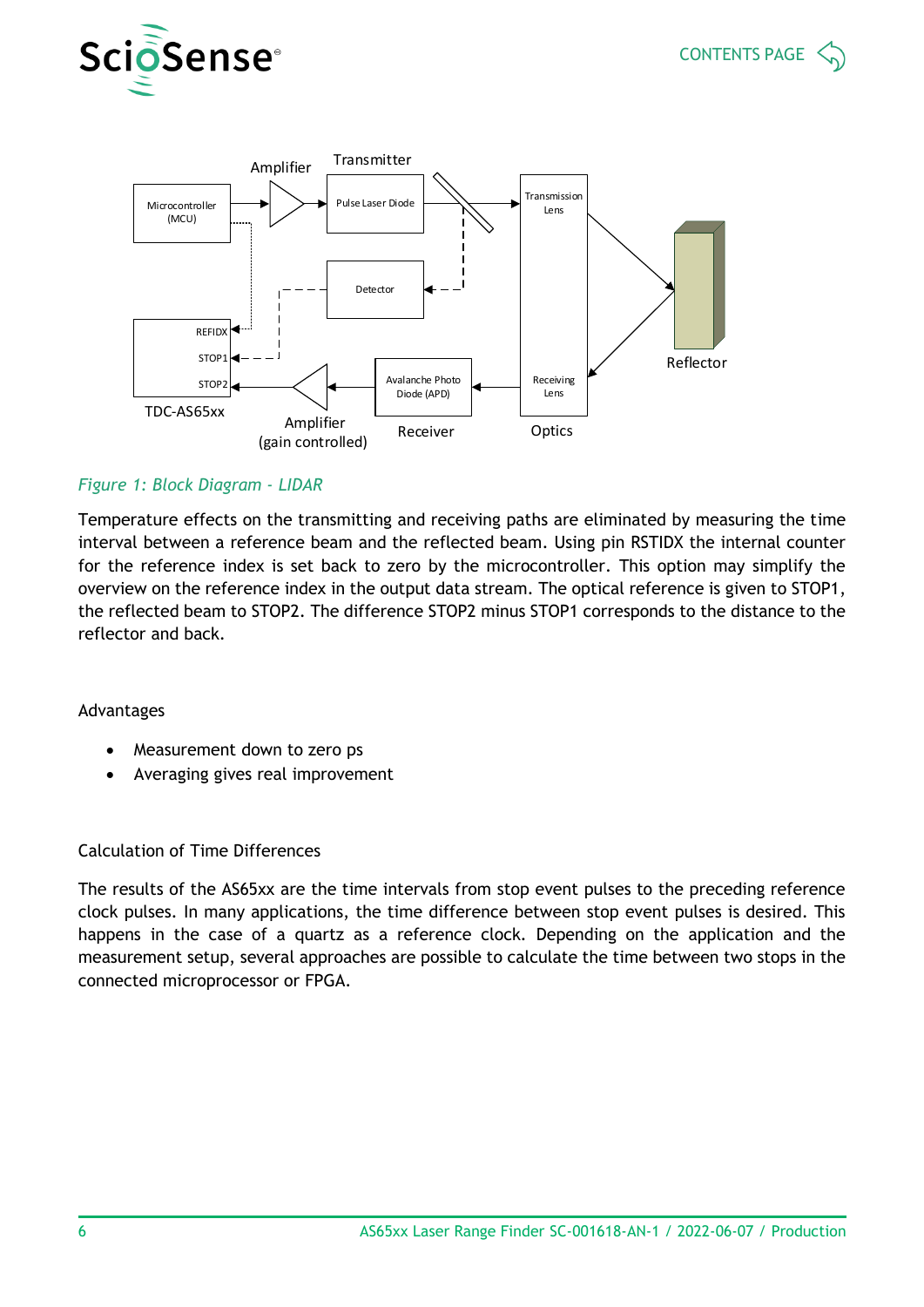





#### *Figure 2: Calculating Time Differences*

#### General Approach

On the output interface, either SPI or LVDS, both data REFID and TSTOP are available. With this data, it is possible to calculate time differences between stops.

In the special case where the reference index of Tx (REFID1.1) = reference index of Rx (REFID2.1), it is not necessary to readout the REFID:

• Stops occur in the same reference clock period

In applications where stops always occur in the same reference period, it is not necessary to read out the reference index. It is sufficient to read out just the stop results and to calculate the difference:

$$
\Delta t_{12} = (t_{STOP2.1} - t_{STOP1.1})
$$

The maximum time difference depends on the bit width of the reference index (see the data sheet for the AS65xx).

$$
\Delta t_{13} = (t_{STOP2.2} - t_{STOP1.1}) + (REFID2.2 - REFID1.1) * REFCLK_DIVISIONS
$$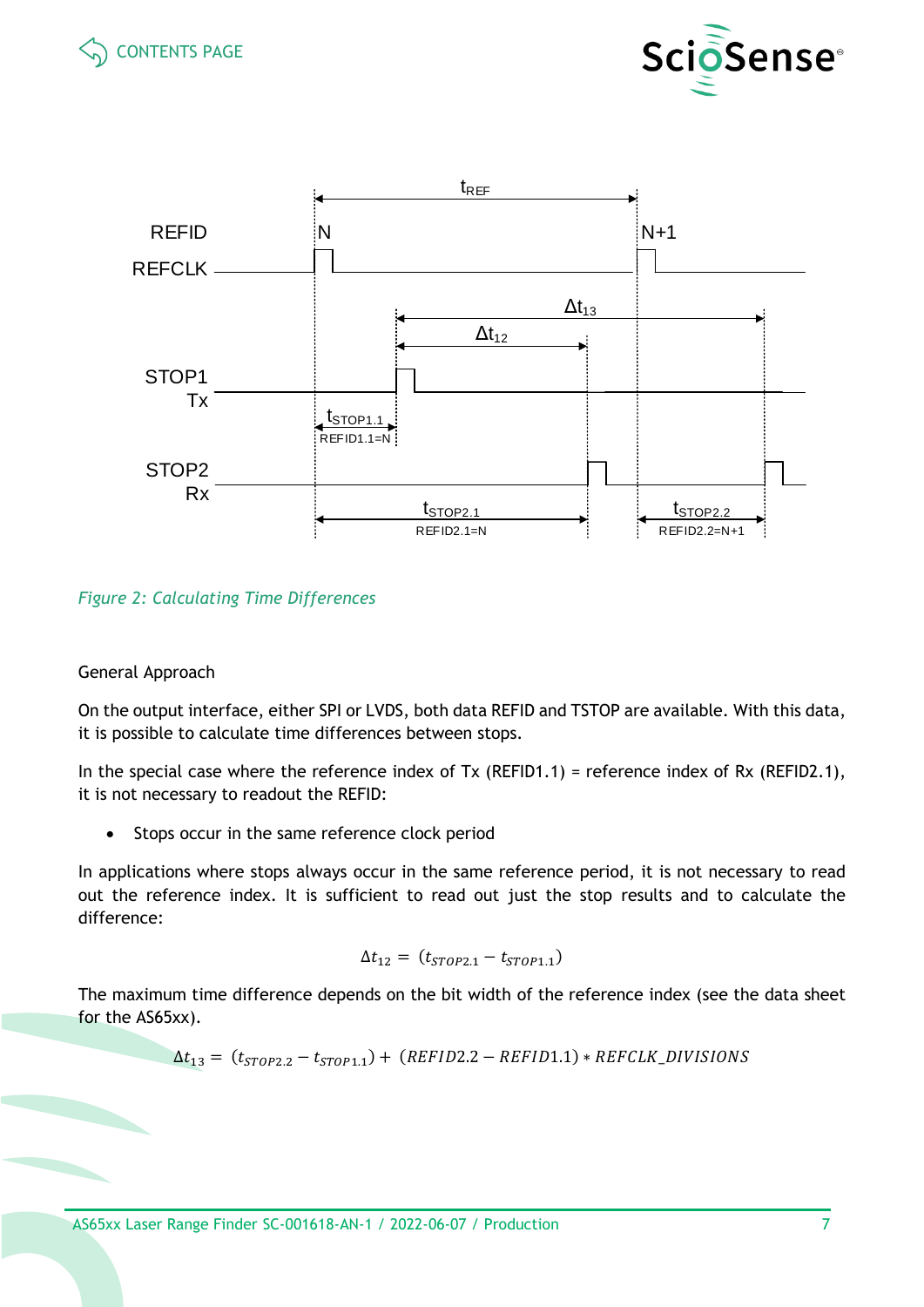![](_page_7_Picture_0.jpeg)

![](_page_7_Picture_1.jpeg)

## <span id="page-7-0"></span>**3 Example**

This is a generic code example for a complete laser rangefinder measurement cycle, written for a STM32 microprocessor.

Preparation procedure:

- Reset the chip to power on state by opcode spiopc\_power
- Write configuration registers by opcode spiopc\_write\_config
- Optional, verify configuration by opcode spiopc\_read\_config
- Initialize and restart measurements by opcode spiopc\_init

Before triggering Laser, the FIFOs of STOPx are read as a long and should be 0xFFFFFF to be sure that all FIFOs are empty.

After triggering the Laser and detecting the falling edge of interrupt, do a byte-wise readout of the results (including REFID) from the read registers by opcode spiopc\_read\_results. A continuous readout is assumed as long as the interrupt is on LOW level. The interrupt goes back to HIGH when all FIFOs are empty.

![](_page_7_Figure_11.jpeg)

*Figure 3: Triggering Laser (Tx in blue), Received Pulses (Rx in yellow)*

The post processing, calculation of STOP2 minus STOP1 is shown in next section.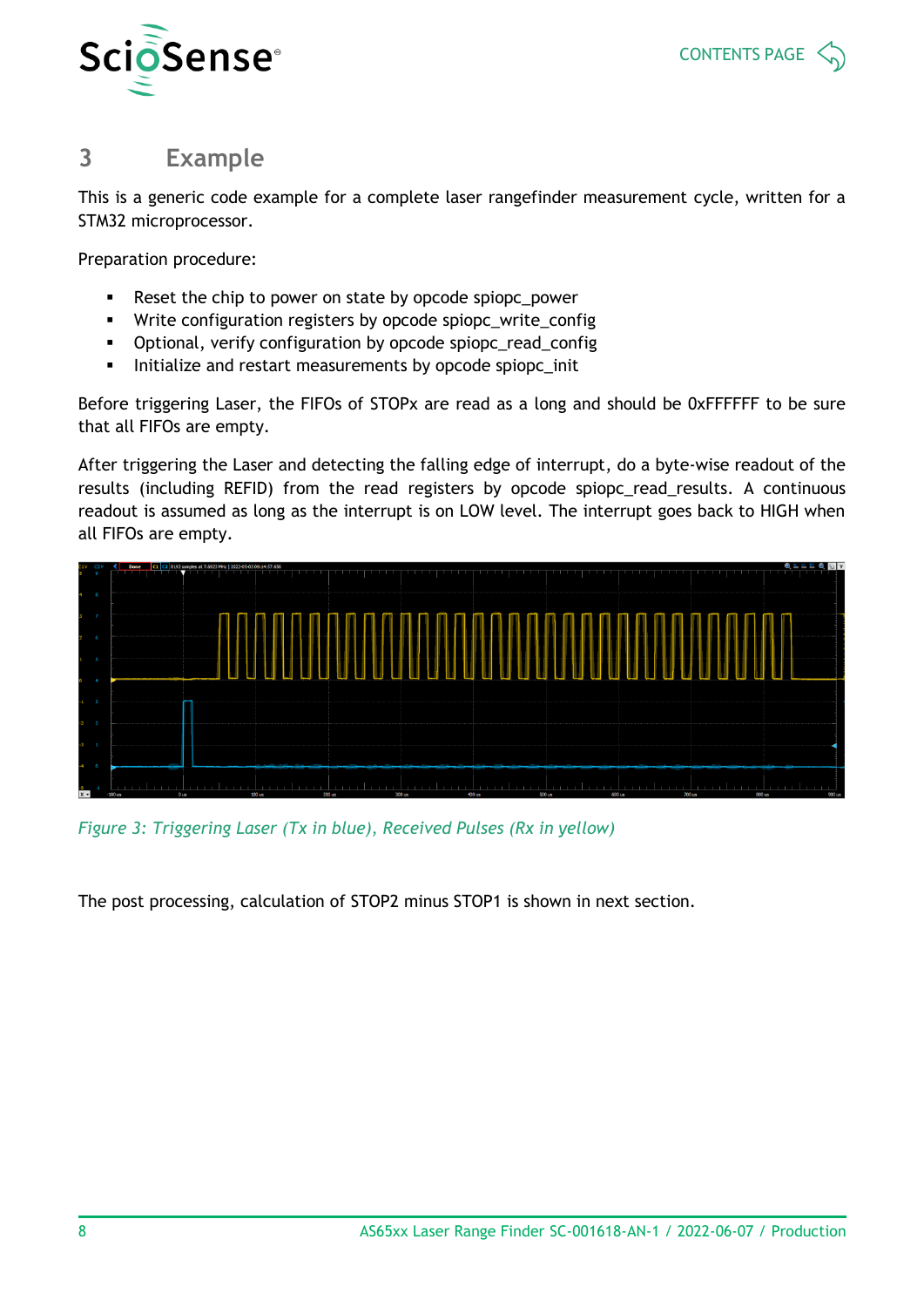![](_page_8_Picture_0.jpeg)

![](_page_8_Picture_1.jpeg)

## <span id="page-8-0"></span>**3.1 Detailed Flow Chart**

![](_page_8_Figure_3.jpeg)

## <span id="page-8-1"></span>**3.2 Example Code**

The whole source code can be downloaded from our download center.

Link: <<https://downloads.sciosense.com/as6500/> >

The SPI interface is configured to 20 MHz.

A waveform generator is used to generate 32 reflected pulses (Rx) and is triggered by STM32 (Tx). The STM32 controller also resets the reference index of AS65xx.

After all results have been read and INTN is HIGH again, post-processing is performed. This happens 10 ms later in order not to load the maximum processor line for the previous reading of the measured value.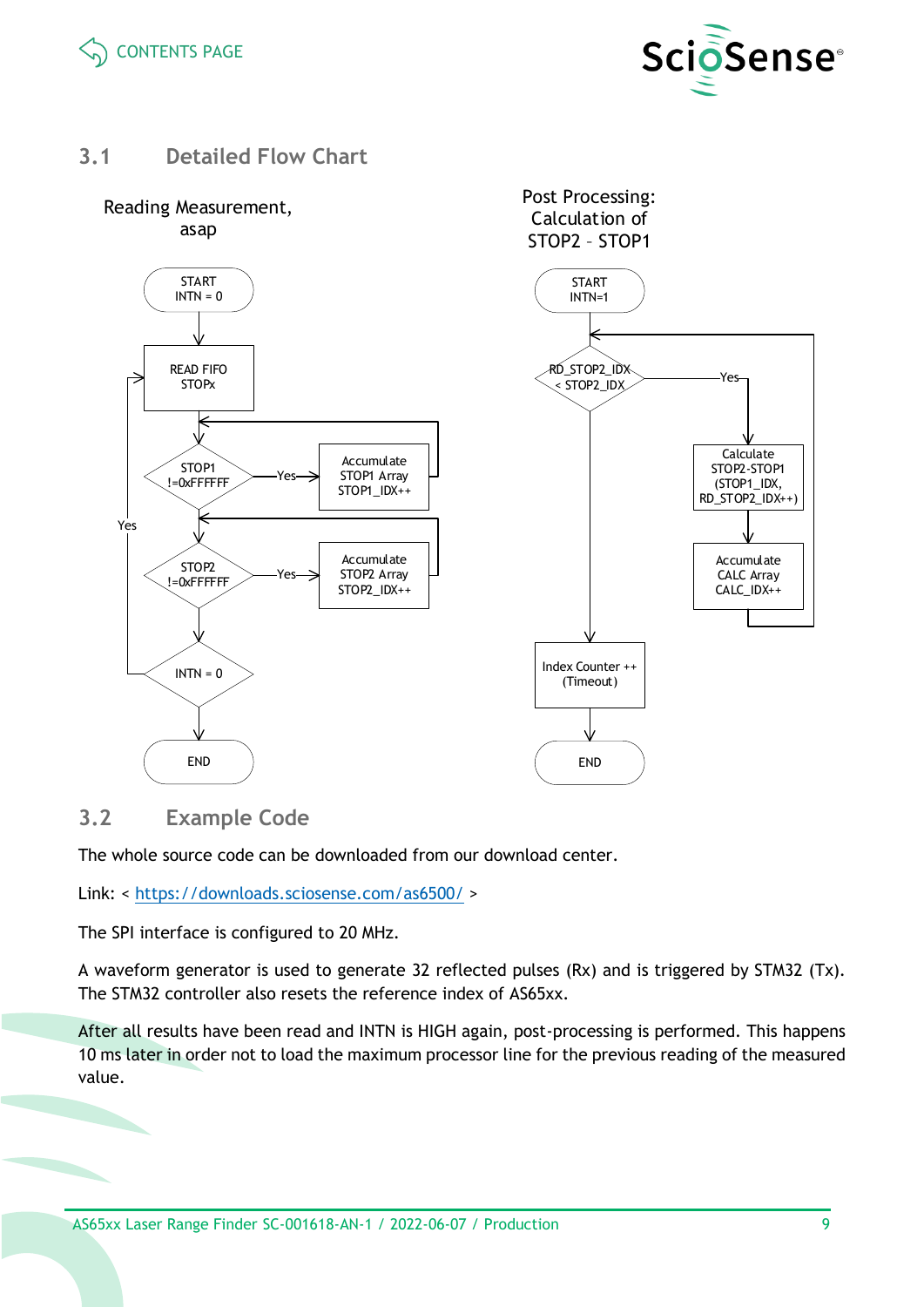![](_page_9_Picture_0.jpeg)

![](_page_9_Picture_1.jpeg)

|                     |                        | C1V C2V < Done C1 C2 8192 samples at 160 kHz   2022-05-03 10:54:48.923 |                                       |                           | الأكاسي          | <b>STATISTICS</b>     |                  | <u>.</u> |                  | <b>STATISTICS</b>                   | <b>STATISTICS</b> | <u>state</u> and the late |                                       | <u>.</u>            | <u>.</u>         | <b>STATISTICS</b> | <b>STATISTICS</b> | <b>STATISTICS</b> |                           |
|---------------------|------------------------|------------------------------------------------------------------------|---------------------------------------|---------------------------|------------------|-----------------------|------------------|----------|------------------|-------------------------------------|-------------------|---------------------------|---------------------------------------|---------------------|------------------|-------------------|-------------------|-------------------|---------------------------|
|                     |                        |                                                                        |                                       |                           |                  |                       |                  |          |                  |                                     |                   |                           |                                       |                     |                  |                   |                   |                   |                           |
|                     |                        |                                                                        |                                       |                           |                  |                       |                  |          |                  |                                     |                   |                           |                                       |                     |                  |                   |                   |                   |                           |
|                     |                        |                                                                        |                                       |                           |                  |                       |                  |          |                  |                                     |                   |                           |                                       |                     |                  |                   |                   |                   |                           |
|                     |                        |                                                                        |                                       |                           |                  |                       |                  |          |                  |                                     |                   |                           |                                       |                     |                  |                   |                   |                   |                           |
|                     |                        |                                                                        |                                       |                           |                  |                       |                  |          |                  |                                     |                   |                           |                                       |                     |                  |                   |                   |                   |                           |
|                     |                        |                                                                        |                                       |                           |                  |                       |                  |          |                  |                                     |                   |                           |                                       |                     |                  |                   |                   |                   |                           |
| $\mathbf{z}$        |                        |                                                                        |                                       |                           |                  |                       |                  |          |                  |                                     |                   |                           |                                       |                     |                  |                   |                   |                   |                           |
|                     |                        |                                                                        |                                       |                           |                  |                       |                  |          |                  |                                     |                   |                           |                                       |                     |                  |                   |                   |                   |                           |
|                     |                        |                                                                        |                                       |                           |                  |                       |                  |          |                  |                                     |                   |                           |                                       |                     |                  |                   |                   |                   |                           |
|                     |                        |                                                                        |                                       |                           |                  |                       |                  |          |                  |                                     |                   |                           |                                       |                     |                  |                   |                   |                   |                           |
| $\mathbf{x}$ $\sim$ | $-5$ ms                | .                                                                      | and the control of<br>0 <sub>ms</sub> | <b>CONTRACTOR</b><br>S ms | and the state of | .<br>10 <sub>ms</sub> |                  | .        | 15 <sub>ms</sub> | and the control<br>20 <sub>ms</sub> |                   | .                         | and a state of<br>$25 \, \mathrm{ms}$ | the contract of the | 30 <sub>ms</sub> |                   | 35 <sub>ms</sub>  | 40 ms             | 45 ms                     |
|                     |                        | $\frac{1}{2}$ = $\boxed{ }$ T. Simple Pulse Protocol. $\rightarrow$    |                                       |                           |                  |                       |                  |          |                  |                                     |                   |                           |                                       |                     |                  |                   |                   |                   | $\mathsf{x}$              |
| Name                | 4096 samples at 80 kHz |                                                                        |                                       |                           |                  |                       |                  |          |                  |                                     |                   |                           |                                       |                     |                  |                   |                   |                   | $\mathfrak{B}$            |
| SPI MOSI            |                        |                                                                        | ⊣ннн                                  |                           |                  |                       |                  |          |                  | ₩                                   |                   |                           |                                       |                     |                  |                   |                   | -000000           |                           |
| Select              |                        |                                                                        | ™<br>$\mathbb{H}$                     |                           |                  |                       |                  |          |                  | ™<br>Ш                              |                   |                           |                                       |                     |                  |                   |                   | ™<br><b>IIII</b>  |                           |
| Clock<br>MOSI       |                        |                                                                        |                                       |                           |                  |                       |                  |          |                  | n an                                |                   |                           |                                       |                     |                  |                   |                   |                   |                           |
| SPI MISO            |                        |                                                                        | ⊣ннн                                  |                           |                  |                       |                  |          |                  | ₩                                   |                   |                           |                                       |                     |                  |                   |                   | <b>-DON-HOD-</b>  |                           |
| MISO                |                        |                                                                        |                                       |                           |                  |                       |                  |          |                  |                                     |                   |                           |                                       |                     |                  |                   |                   |                   |                           |
| <b>ENTN</b>         |                        |                                                                        |                                       |                           |                  |                       |                  |          |                  |                                     |                   |                           |                                       |                     |                  |                   |                   |                   |                           |
| Debugging           |                        |                                                                        |                                       |                           |                  |                       |                  |          |                  |                                     |                   |                           |                                       |                     |                  |                   |                   |                   |                           |
|                     |                        |                                                                        |                                       |                           |                  |                       |                  |          |                  |                                     |                   |                           |                                       |                     |                  |                   |                   |                   |                           |
| $x -$               | $-5$ ms                |                                                                        | <b>Orns</b>                           |                           | 5 ms             |                       | 10 <sub>ms</sub> |          | 15 <sub>ms</sub> | 20 <sub>ms</sub>                    |                   |                           | 25 <sub>ms</sub>                      |                     | 30 ms            |                   | 35 ms             |                   | 45 ms<br>40 <sub>ms</sub> |

*Figure 4: Complete Measurement Sequence, including Post Processing (Debugging Line)*

In case of using HAL SPI functions, a maximum received pulse to pulse spacing of about 21 µs is required to get all 32 results.

![](_page_9_Figure_5.jpeg)

*Figure 5: Readout, using HAL SPI Function*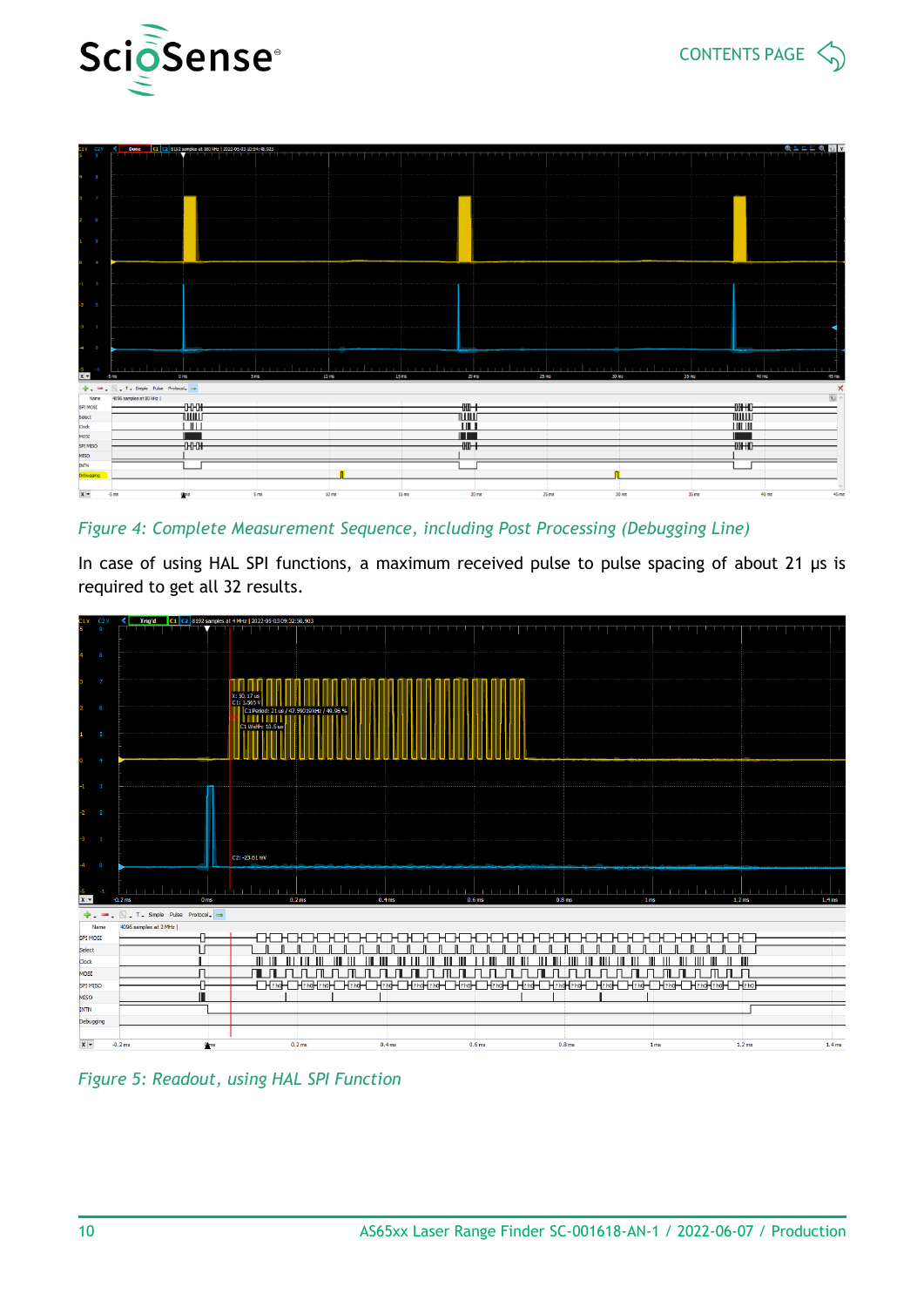![](_page_10_Picture_0.jpeg)

![](_page_10_Picture_1.jpeg)

|                     | $\Rightarrow$ $\blacksquare$ T. Simple Pulse Protocol.<br>× |          |             |          |            |          |          |     |          |          |                |                       |                      |
|---------------------|-------------------------------------------------------------|----------|-------------|----------|------------|----------|----------|-----|----------|----------|----------------|-----------------------|----------------------|
| Name                | 4096 samples at 50 MHz                                      |          |             |          |            |          |          |     |          |          |                |                       | $\mathcal{L}$        |
| SPI MOSI            | hoo                                                         |          | 1: 205.6 us |          | hFF        | h00      |          | hDO | hoo      |          |                |                       |                      |
| Select              |                                                             |          |             |          |            |          |          |     |          |          |                |                       |                      |
| Clock               |                                                             |          |             |          |            |          |          |     |          |          |                |                       |                      |
| MOSI                |                                                             |          |             |          |            |          | Ш        |     |          |          | $X2: 240.9$ us | $\Delta X$ : 35.24 us | 1/AX: 28.3785743 kHz |
| SPI MISO            | hoo                                                         |          |             | hoo      | h00<br>hDO | hoo      | hon      | hoo | hoo      |          |                |                       | hoo                  |
| MISO                |                                                             |          |             |          |            |          |          |     |          |          |                |                       |                      |
| <b>ENTN</b>         |                                                             |          |             |          |            |          |          |     |          |          |                |                       |                      |
| Debugging           |                                                             |          |             |          |            |          |          |     |          |          |                |                       |                      |
|                     |                                                             |          |             |          |            |          |          |     |          |          |                |                       |                      |
| $\mathbf{x}$ $\neq$ | 197 <sub>5</sub> us                                         | 202.5 us | 207.5 us    | 212.5 us |            | 217.5 us | 222.5 us |     | 227.5 us | 232.5 us | 237.5 us       | 242.5 us              | 247.5                |

*Figure 6: One Readout in 36 µs, using HAL SPI Function*

To improve the read to maximum and to get rid of interbyte gaps, DMA controller should be used. MY DMA function improves the received pulse to pulse spacing down to about 8 µs to get all 32 results.

![](_page_10_Figure_5.jpeg)

*Figure 7: Readout, using MY DMA Function*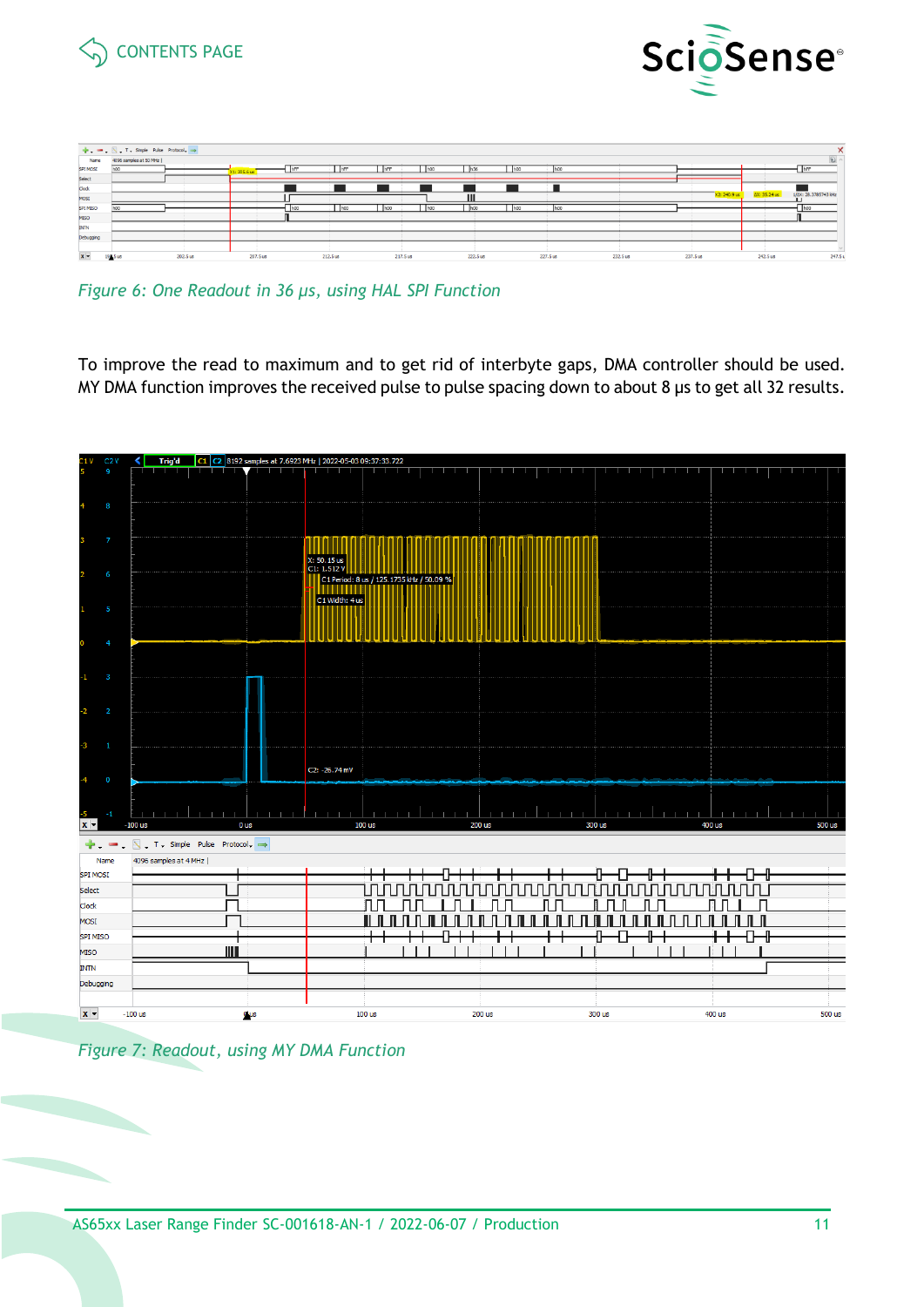![](_page_11_Picture_0.jpeg)

|                     |                         |           |                                                         | - T. Simple Pulse Protocol. - |           |           |            |                                                         |                            |        |  |  |  |  |  |  |  |
|---------------------|-------------------------|-----------|---------------------------------------------------------|-------------------------------|-----------|-----------|------------|---------------------------------------------------------|----------------------------|--------|--|--|--|--|--|--|--|
| Name                | 4096 samples at 100 MHz |           |                                                         |                               |           |           |            |                                                         |                            |        |  |  |  |  |  |  |  |
| SPI MOSI            |                         |           | see hPF hPF hPF hPF hPF hPF hPF h00 h02 h63 h00 h00 h00 |                               |           |           |            | has her her her her her her her hoo hoz has hoo hoo hoo |                            |        |  |  |  |  |  |  |  |
| Select              |                         |           |                                                         |                               |           |           |            |                                                         |                            |        |  |  |  |  |  |  |  |
| Clock               |                         |           | بالسابط الساسا السالكة                                  |                               |           |           |            | <u>sistema provincia de la provinc</u>                  |                            |        |  |  |  |  |  |  |  |
| MOSI                |                         |           |                                                         | $\mathbb{I} \cap \mathbb{I}$  |           |           |            | 1/4X: 91.3649775 kHz<br>AX: 10.95 us                    | $\mathbb{R}$               |        |  |  |  |  |  |  |  |
| <b>SPI MISO</b>     |                         |           |                                                         |                               |           |           | hoo<br>168 | h00 h00 h00<br>h00 h00                                  | hoo<br>hoo hoo hoo hoo hoo |        |  |  |  |  |  |  |  |
| <b>MISO</b>         |                         | Πľ        |                                                         |                               |           |           | ╖          |                                                         |                            |        |  |  |  |  |  |  |  |
| <b>INTN</b>         |                         |           |                                                         |                               |           |           |            |                                                         |                            |        |  |  |  |  |  |  |  |
| Debugging           |                         |           |                                                         |                               |           |           |            |                                                         |                            |        |  |  |  |  |  |  |  |
|                     |                         |           |                                                         |                               |           |           |            |                                                         |                            |        |  |  |  |  |  |  |  |
| $\mathbf{x}$ $\sim$ | 196478 us<br>198.78 us  | 200.78 us | 202.78 us                                               | 204.78 us                     | 206.78 us | 208.78 us | 210.78 us  | 212.78 us                                               | 214.78 us                  | 216.78 |  |  |  |  |  |  |  |

*Figure 8: One Readout in 11 µs, using MY DMA Function*

## <span id="page-11-0"></span>**3.3 Example Code 2**

A typical User case is using STOP1 as 'Start' to trigger the laser and measure several pulses on STOP2 as 'Stop' during 'Signal Valid' phase.

![](_page_11_Figure_6.jpeg)

*Figure 9: Typical User case, including 'Noise Mask Window', 'Signal Valid' and 'Timeout'*

All measured values are only stored in the RAW value array if the pulses are measured in 'Signal Valid' phase. Here are 32 pulses used. During the detected pulse sequence, the AS65xx must measure the values to keep the FIFOs empty, means to clear the INTN.

After the pulses sequence or after 'Timeout', the post processing routine can be used to calculate the time of flight (e.g. difference of rising edge of 'Stop' minus rising edge of 'Start'), the pulse width (as long as the configuration CHANNEL\_COMBINE = 'PULSE\_WIDTH' (2) is used to get rising and falling edge of Rx).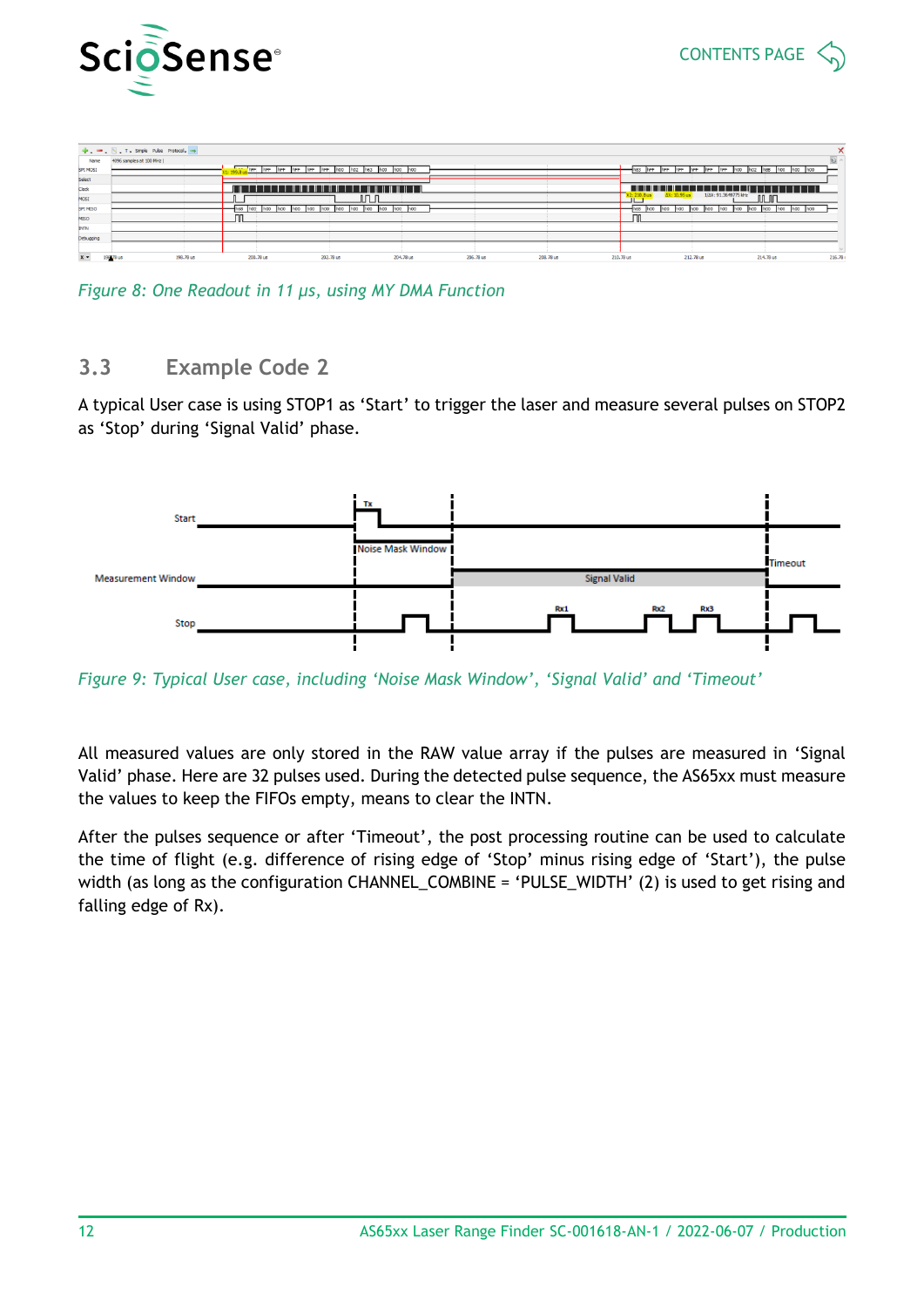![](_page_12_Picture_0.jpeg)

![](_page_12_Picture_1.jpeg)

| 9<br><u> Annis</u><br>المناكات الأناة<br>.<br>.<br>. .<br>. .<br><b>The Line</b><br>.<br>$\bf{8}$<br>$\overline{7}$<br>6<br>$\overline{\mathbf{5}}$<br>$\ddot{4}$<br>$\overline{\mathbf{3}}$<br>$\cdot$ 1<br>$\overline{2}$<br>$-2$<br>$\blacksquare$<br>-3<br>$\mathbf 0$<br>å,<br>$1 - 1 - 1 - 1$<br>$1 - 1 - 1 - 1$<br>$1 - 1 - 1$<br>$-1$<br>$1 - 1 - 1$<br>n.<br>$\mathbf{I}$ and $\mathbf{I}$<br>$1 - 1 - 1 - 1$<br><u>a Tanzania da Ba</u><br>$\frac{45}{x}$<br>$-0.5$ ms<br>0.5 <sub>ms</sub><br>1 <sub>ms</sub><br>1.5 <sub>ms</sub><br>2 ms<br>2.5 <sub>ms</sub><br>0 <sub>ms</sub><br>T Simple Pulse Protocol =<br>÷.<br>4096 samples at 800 kHz  <br>Name<br><b>SPI MOSI</b><br>Ш<br>णा<br>Select<br>Ш<br>ш<br><b>Clock</b><br>ПT<br>MOSI<br>SPI MISO<br>┬<br>MISO<br>TITUTUTUTUTU<br><b>INTN</b><br>π<br>Debugging<br><b>Valid Data</b><br>$x -$<br>$-0.5$ ms<br>Qms<br>0.5 <sub>ms</sub><br>1.5 <sub>ms</sub><br>2.5 <sub>ms</sub><br>1 <sub>ms</sub><br>2 <sub>ms</sub> | $C1V$ $C2V$ | ◯ Done $ C1 C2 8192$ samples at 1.5873 MHz   2022-05-09 09:30:53.203 |                |              |  |  |  |  |  |      |
|----------------------------------------------------------------------------------------------------------------------------------------------------------------------------------------------------------------------------------------------------------------------------------------------------------------------------------------------------------------------------------------------------------------------------------------------------------------------------------------------------------------------------------------------------------------------------------------------------------------------------------------------------------------------------------------------------------------------------------------------------------------------------------------------------------------------------------------------------------------------------------------------------------------------------------------------------------------------------------------|-------------|----------------------------------------------------------------------|----------------|--------------|--|--|--|--|--|------|
|                                                                                                                                                                                                                                                                                                                                                                                                                                                                                                                                                                                                                                                                                                                                                                                                                                                                                                                                                                                        |             |                                                                      | الأكتر الساكال | السالما الكا |  |  |  |  |  |      |
|                                                                                                                                                                                                                                                                                                                                                                                                                                                                                                                                                                                                                                                                                                                                                                                                                                                                                                                                                                                        |             |                                                                      |                |              |  |  |  |  |  |      |
|                                                                                                                                                                                                                                                                                                                                                                                                                                                                                                                                                                                                                                                                                                                                                                                                                                                                                                                                                                                        |             |                                                                      |                |              |  |  |  |  |  |      |
|                                                                                                                                                                                                                                                                                                                                                                                                                                                                                                                                                                                                                                                                                                                                                                                                                                                                                                                                                                                        |             |                                                                      |                |              |  |  |  |  |  |      |
|                                                                                                                                                                                                                                                                                                                                                                                                                                                                                                                                                                                                                                                                                                                                                                                                                                                                                                                                                                                        |             |                                                                      |                |              |  |  |  |  |  |      |
|                                                                                                                                                                                                                                                                                                                                                                                                                                                                                                                                                                                                                                                                                                                                                                                                                                                                                                                                                                                        |             |                                                                      |                |              |  |  |  |  |  |      |
|                                                                                                                                                                                                                                                                                                                                                                                                                                                                                                                                                                                                                                                                                                                                                                                                                                                                                                                                                                                        |             |                                                                      |                |              |  |  |  |  |  |      |
|                                                                                                                                                                                                                                                                                                                                                                                                                                                                                                                                                                                                                                                                                                                                                                                                                                                                                                                                                                                        |             |                                                                      |                |              |  |  |  |  |  |      |
|                                                                                                                                                                                                                                                                                                                                                                                                                                                                                                                                                                                                                                                                                                                                                                                                                                                                                                                                                                                        |             |                                                                      |                |              |  |  |  |  |  |      |
|                                                                                                                                                                                                                                                                                                                                                                                                                                                                                                                                                                                                                                                                                                                                                                                                                                                                                                                                                                                        |             |                                                                      |                |              |  |  |  |  |  |      |
|                                                                                                                                                                                                                                                                                                                                                                                                                                                                                                                                                                                                                                                                                                                                                                                                                                                                                                                                                                                        |             |                                                                      |                |              |  |  |  |  |  | 3 ms |
|                                                                                                                                                                                                                                                                                                                                                                                                                                                                                                                                                                                                                                                                                                                                                                                                                                                                                                                                                                                        |             |                                                                      |                |              |  |  |  |  |  |      |
|                                                                                                                                                                                                                                                                                                                                                                                                                                                                                                                                                                                                                                                                                                                                                                                                                                                                                                                                                                                        |             |                                                                      |                |              |  |  |  |  |  |      |
|                                                                                                                                                                                                                                                                                                                                                                                                                                                                                                                                                                                                                                                                                                                                                                                                                                                                                                                                                                                        |             |                                                                      |                |              |  |  |  |  |  |      |
|                                                                                                                                                                                                                                                                                                                                                                                                                                                                                                                                                                                                                                                                                                                                                                                                                                                                                                                                                                                        |             |                                                                      |                |              |  |  |  |  |  |      |
|                                                                                                                                                                                                                                                                                                                                                                                                                                                                                                                                                                                                                                                                                                                                                                                                                                                                                                                                                                                        |             |                                                                      |                |              |  |  |  |  |  |      |
|                                                                                                                                                                                                                                                                                                                                                                                                                                                                                                                                                                                                                                                                                                                                                                                                                                                                                                                                                                                        |             |                                                                      |                |              |  |  |  |  |  |      |
|                                                                                                                                                                                                                                                                                                                                                                                                                                                                                                                                                                                                                                                                                                                                                                                                                                                                                                                                                                                        |             |                                                                      |                |              |  |  |  |  |  |      |
|                                                                                                                                                                                                                                                                                                                                                                                                                                                                                                                                                                                                                                                                                                                                                                                                                                                                                                                                                                                        |             |                                                                      |                |              |  |  |  |  |  |      |
|                                                                                                                                                                                                                                                                                                                                                                                                                                                                                                                                                                                                                                                                                                                                                                                                                                                                                                                                                                                        |             |                                                                      |                |              |  |  |  |  |  |      |
|                                                                                                                                                                                                                                                                                                                                                                                                                                                                                                                                                                                                                                                                                                                                                                                                                                                                                                                                                                                        |             |                                                                      |                |              |  |  |  |  |  |      |
|                                                                                                                                                                                                                                                                                                                                                                                                                                                                                                                                                                                                                                                                                                                                                                                                                                                                                                                                                                                        |             |                                                                      |                |              |  |  |  |  |  |      |
|                                                                                                                                                                                                                                                                                                                                                                                                                                                                                                                                                                                                                                                                                                                                                                                                                                                                                                                                                                                        |             |                                                                      |                |              |  |  |  |  |  | 3 ms |

*Figure 10: Complete Measurement Sequence, including Valid Data (between 100 ns and 1 ms) and Post Processing (at 2.5 ms)*

## <span id="page-12-0"></span>**3.4 Advantage/Disadvantage of used SPI Function**

#### **SPI Main Features**

- With normal use of the SPI Interface (HAL SPI Function), the interbyte gap is disadvantageous when reading out asap.
- Chip Select (SSN) pin management of microcontroller can be used by hardware or software. Due to long byte sequences, controlling of SSN by software is preferred.
- Only when using '1-byte' transmission and reception, DMA can be used with controlled hardware chip select pin. Due to longer byte sequences, because of insufficient usage of SSN, HAL DMA function has to be modified and that's why MY DMA function is used in our example.

#### **Short Description of MY DMA Function**

• MY DMA only uses the required register accesses of the microcontroller and controls the SSN via GPIO.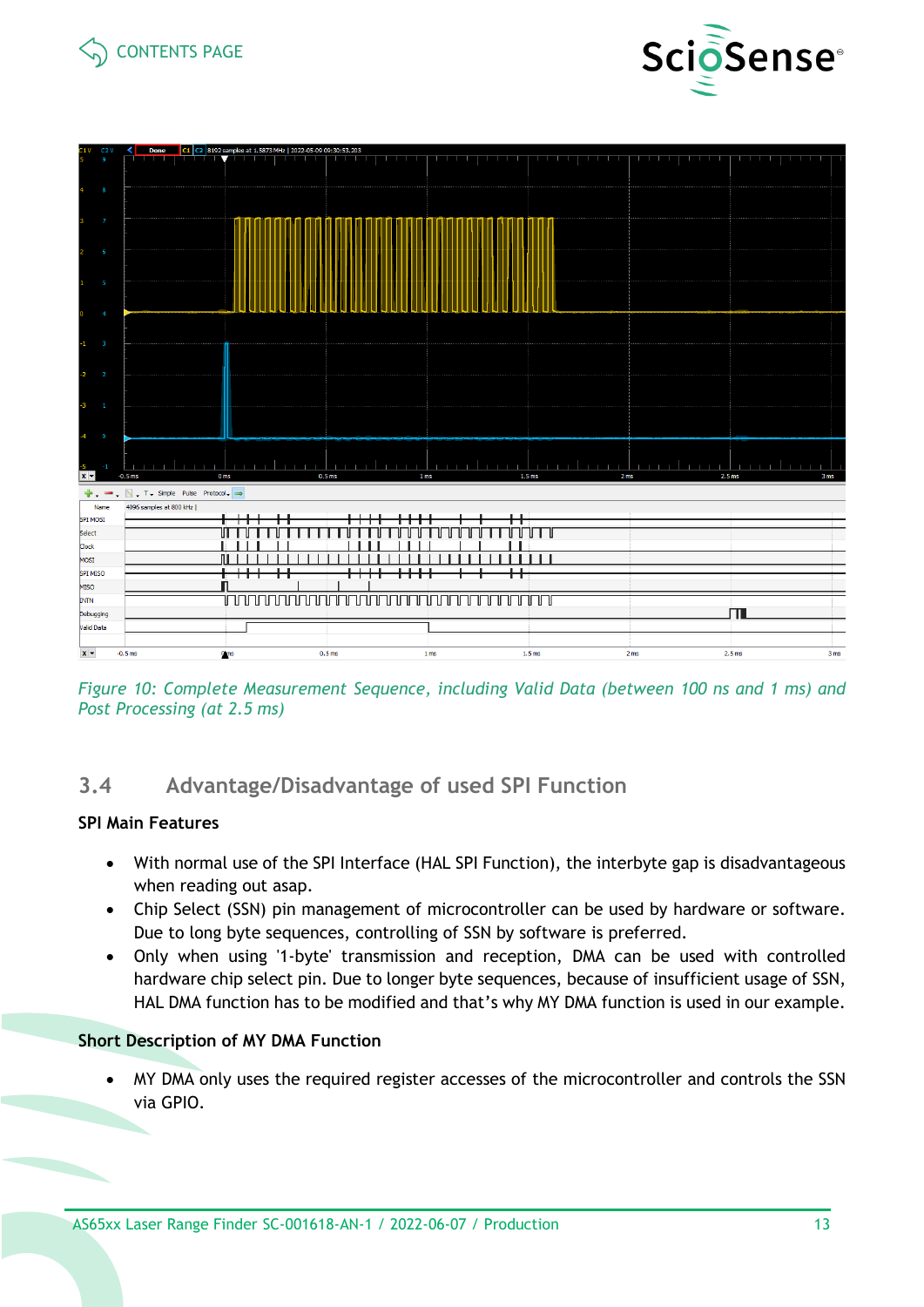![](_page_13_Picture_0.jpeg)

# <span id="page-13-0"></span>**4 Copyrights & Disclaimer**

Copyright ScioSense B.V High Tech Campus 10, 5656 AE Eindhoven, The Netherlands. Trademarks Registered. All rights reserved. The material herein may not be reproduced, adapted, merged, translated, stored, or used without the prior written consent of the copyright owner.

Devices sold by ScioSense B.V. are covered by the warranty and patent indemnification provisions appearing in its General Terms of Trade. ScioSense B.V. makes no warranty, express, statutory, implied, or by description regarding the information set forth herein. ScioSense B.V. reserves the right to change specifications and prices at any time and without notice. Therefore, prior to designing this product into a system, it is necessary to check with ScioSense B.V. for current information. This product is intended for use in commercial applications. Applications requiring extended temperature range, unusual environmental requirements, or high reliability applications, such as military, medical life-support or life-sustaining equipment are specifically not recommended without additional processing by ScioSense B.V. for each application. This product is provided by ScioSense B.V. "AS IS" and any express or implied warranties, including, but not limited to the implied warranties of merchantability and fitness for a particular purpose are disclaimed.

ScioSense B.V. shall not be liable to recipient or any third party for any damages, including but not limited to personal injury, property damage, loss of profits, loss of use, interruption of business or indirect, special, incidental, or consequential damages, of any kind, in connection with or arising out of the furnishing, performance or use of the technical data herein. No obligation or liability to recipient or any third party shall arise or flow out of ScioSense B.V. rendering of technical or other services.

# <span id="page-13-1"></span>**5 Revision information**

#### *Table 4: Revision history*

| <b>Revision</b> | <b>Date</b> | <b>Comment</b> | Page |  |  |
|-----------------|-------------|----------------|------|--|--|
|                 | 24.05.2022  | First edition  | All  |  |  |

#### **Note(s) and/or Footnote(s):**

- 1. Page and figure numbers for the previous version may differ from page and figure numbers in the current revision.
- 2. Correction of typographical errors is not explicitly mentioned.